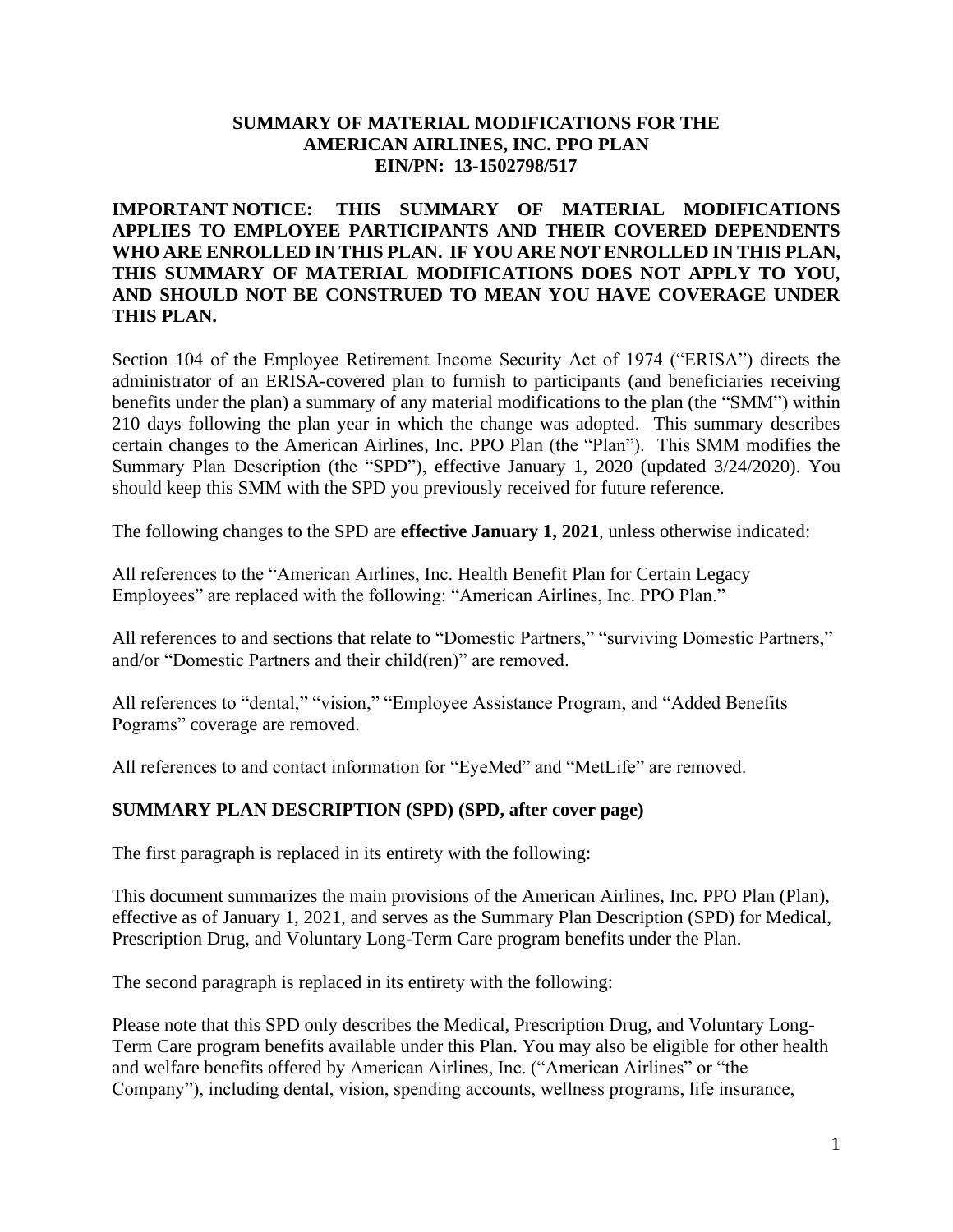AD&D insurance, and long-term disability benefits. For a description of other health and welfare benefits offered by the Company, please see the SPDs available on my.aa.com.

## **ELIGIBILITY (SPD, Pages 1-5)**

# **ELIGIBILITY FOR YOU (SPD, Page 1)**

The first bullet is replaced in its entirety with the following:

• An active, full-time or part-time employee of American Airlines, Inc. in the maintenance and related groups who are covered by collective bargaining agreements entered into between Legacy US Airways, Inc. and the International Association of Machinists and Aerospace Workers ("IAM"), and were covered by such agreements prior to the March 26, 2020 ratification of the Joint Collective Bargaining Agreement between Legacy US Airways, Inc. and the IAM.

### **WHEN COVERAGE BEGINS (SPD, Pages 5-7)**

### **MAKING YOUR INITIAL ELECTIONS (SPD, Page 5)**

The section "Making Your Initial Elections" is removed in its entirety.

### **ANNUAL ENROLLMENT (SPD, Pages 5-6)**

The following sentence is added: "Note: Beginning January 1, 2021, if you drop medical coverage under the Plan, you can never at any future date re-enroll in medical coverage under this Plan."

### **COVERAGE LEVELS (SPD, Page 6)**

The following paragraph is removed:

#### *If You Do Not Enroll for Coverage*

If you do not enroll in the Plan within 31 days of your date of hire, you will **not receive coverage under the Plan**. You will not be eligible to enroll in the Plan until the next annual enrollment period, unless you experience a Life Event. *(See the "An Overview of Life Events" Section of this SPD for more information on Life Events.)*

### **AN OVERVIEW OF LIFE EVENTS (SPD, Pages 7-15)**

In the first paragraph, the reference to "accidental death and dismemberment (AD&D)" is removed.

#### **YOUR MEDICAL OPTIONS (SPD, Pages 18-54)**

### **WELL-BEING RESOURCES (SPD, Pages 22-23)**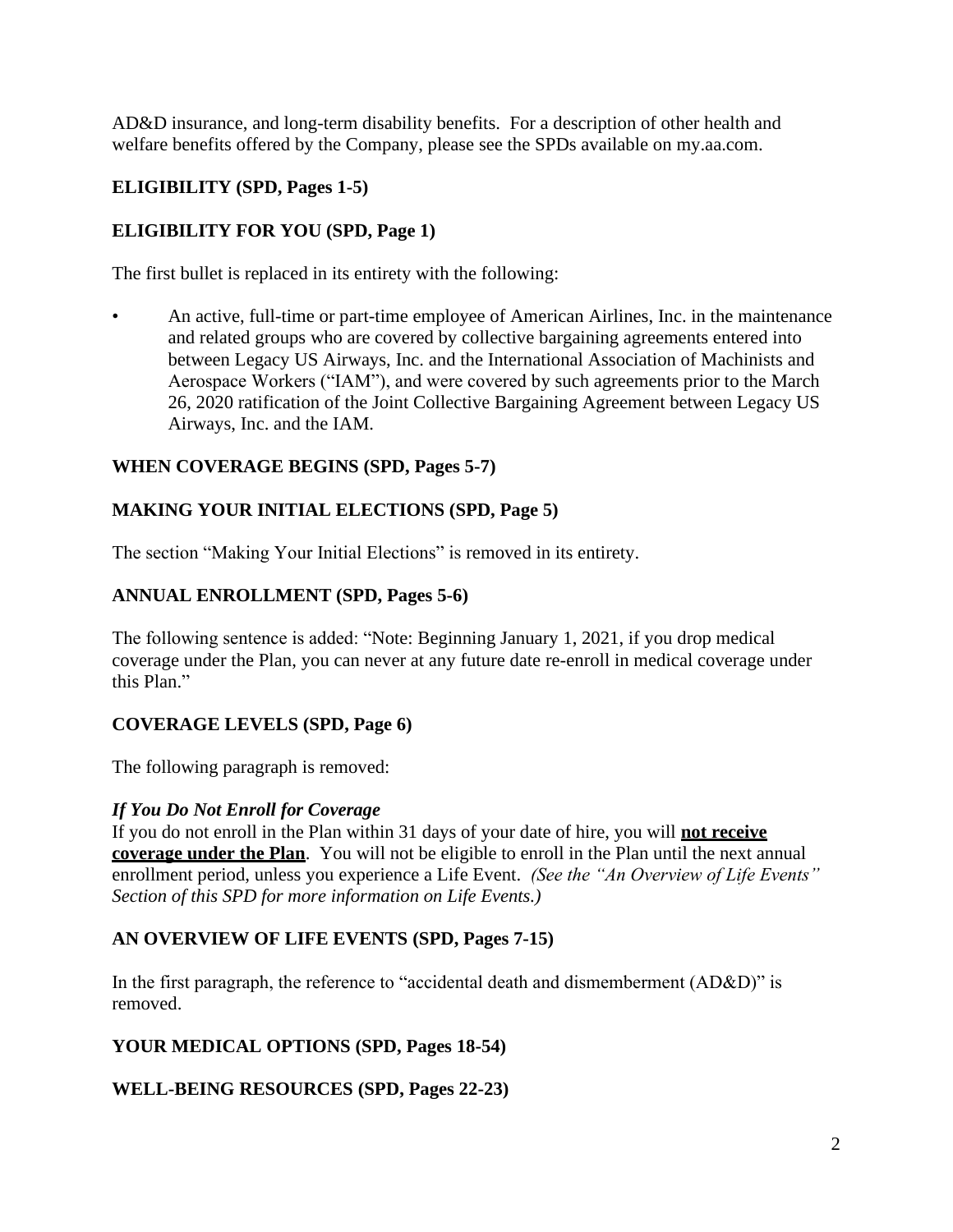This section is deleted in its entirety.

# **THE PPO PLAN (SPD, Pages 23-24)**

The first sentence of the second paragraph is replaced in its entirety with the following:

The PPO Plan includes two coverage options from which to choose that vary based on the amounts of your annual Deductible and Out-of-Pocket Maximum, and Coinsurance levels.

### **SCHEDULE OF PPO PLAN BENEFITS (SPD, Pages 24-31)**

In the first sentence, "PPO 100/80" is removed.

In the chart, the column titled "PPO 100/80" is removed in its entirety.

In the chart, the following row is added:

| <b>Features</b>                   | <b>PPO 80/60</b>  |                           | <b>PPO 90/70</b>              |                           |
|-----------------------------------|-------------------|---------------------------|-------------------------------|---------------------------|
|                                   | <b>In-Network</b> | Out-of-<br><b>Network</b> | <b>In-Network</b>             | Out-of-<br><b>Network</b> |
| <b>COVID-19 Tests and Related</b> |                   |                           |                               |                           |
| Services*                         | No cost to you    |                           | No cost to you No cost to you | No cost to you            |
| See "Medical Services Covered     |                   |                           |                               |                           |
| under the Plan" section for       |                   |                           |                               |                           |
| details and limitations.          |                   |                           |                               |                           |
| $*This information is current$    |                   |                           |                               |                           |
| during the public health          |                   |                           |                               |                           |
| emergency declared by the         |                   |                           |                               |                           |
| Secretary of Health and Human     |                   |                           |                               |                           |
| Services as a result of COVID-    |                   |                           |                               |                           |
| 19.                               |                   |                           |                               |                           |

### **THE OUT-OF-AREA PROGRAM ("OOA") (SPD, Page 34)**

The first sentence of the third paragraph is replaced in its entirety with the following:

The Out-of-Area Program offers two coverage options from which to choose that vary based on the amounts of your annual deductible, annual out-of-pocket maximum, and coinsurance levels.

# **SCHEDULE OF OUT-OF-AREA PROGRAM BENEFITS (SPD, Pages 35-39)**

In the first sentence, "OOA 100" is removed.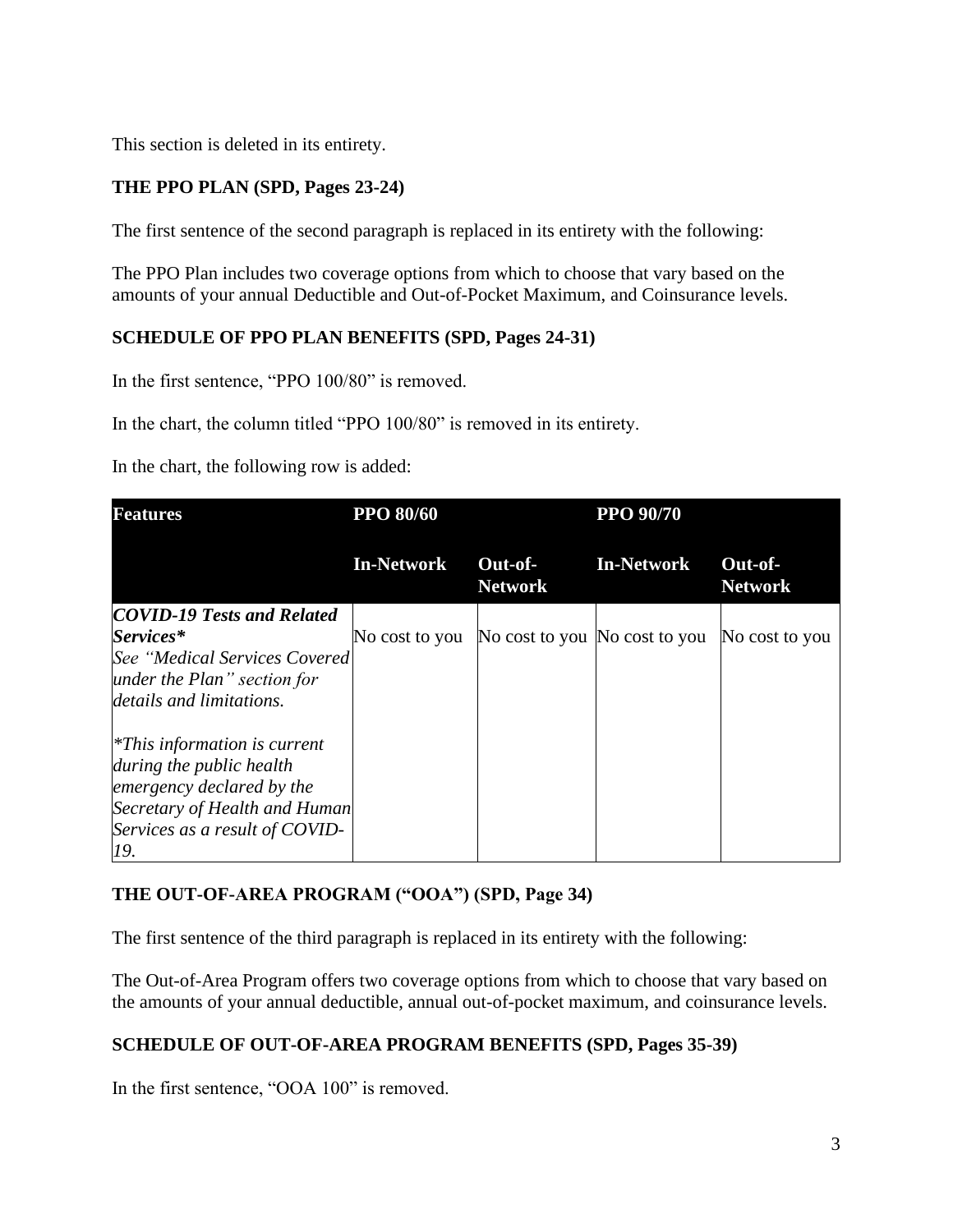In the chart, the column titled "OOA 100" is removed in its entirety.

In the chart, the following row is added:

| <b>Features</b>                   | <b>OOA 80</b>  | <b>OOA 90</b>  |
|-----------------------------------|----------------|----------------|
|                                   |                |                |
| <b>COVID-19 Tests and Related</b> |                |                |
| Services*                         | No cost to you | No cost to you |
| See "Medical Services Covered     |                |                |
| under the Plan" section for       |                |                |
| details and limitations.          |                |                |
| $*This$ information is current    |                |                |
| during the public health          |                |                |
| emergency declared by the         |                |                |
| Secretary of Health and Human     |                |                |
| Services as a result of COVID-    |                |                |
| 19.                               |                |                |

## **MEDICAL SERVICES COVERED UNDER THE PLAN (SPD, Pages 42-46)**

The following services are added:

### • **COVID-19 Tests and Related Items and Services:\***

- (1) COVID-19 Tests: If your primary care provider or other medical professional orders or performs a COVID-19 test(s) because you have symptoms of COVID-19, because you were (or suspect you were) exposed to someone with COVID-19, or to confirm that you have an asymptomatic COVID-19 infection, such tests will be covered, as long as the test has been approved by the Food & Drug Administration (FDA) or satisfies alternative standards under applicable law. However, COVID-19 Tests conducted to screen for general workplace health and safety, for public health surveillance for SARS-CoV-2, or for any other purpose not primarily intended for individualized diagnosis or treatment of COVID-19 or another health condition, including periodic work or school testing, or for purposes of travel, are not covered.
- (2) Related Items and Services: The part of any office visit (including telehealth visits), urgent care or emergency room visit related to testing and/or diagnosis of COVID-19, but only if the visit results in an order for, or administration of, COVID-19 diagnostic testing.
- (3) Payment will be made for 100% of the negotiated rate (or if there is no negotiated rate, the cash price for such service that is listed by the provider on a public website) for COVID-19 Tests and Related Items and Services.

**\***This information is current during the public health emergency declared by the Secretary of Health and Human Services as a result of COVID-19.

### **YOUR EMPLOYEE ASSISTANCE PROGRAM (SPD, Pages 61-62)**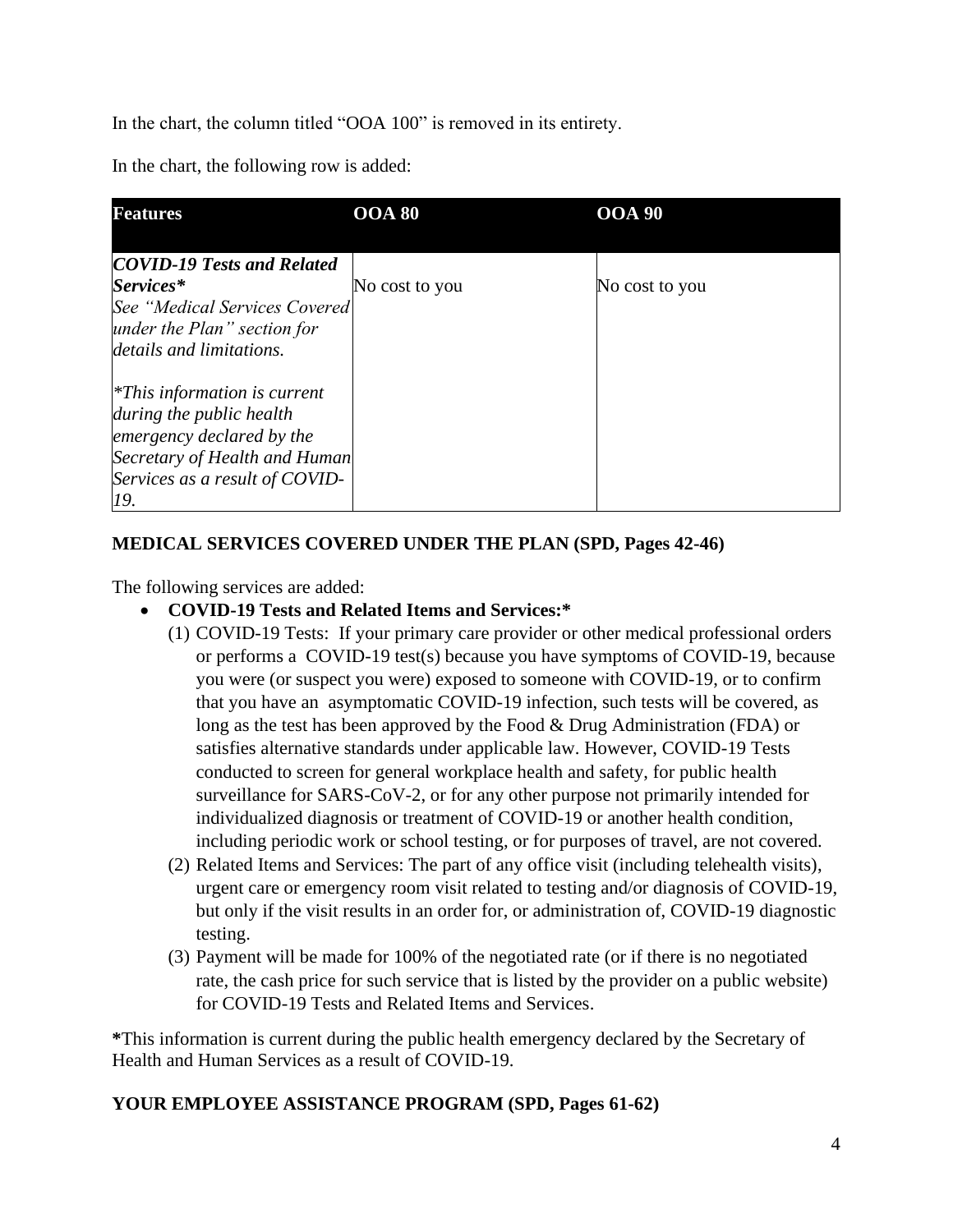This chapter is removed in its entirety.

## **YOUR DENTAL BENEFIT OPTION (SPD, Pages 61-70)**

This chapter is removed in its entirety.

## **YOUR VISION PLAN (SPD, Pages 71-76)**

This chapter is removed in its entirety.

### **RETIREE HEALTH COVERAGE (SPD, Pages 78-84)**

This chapter is removed in its entirety.

### **ADDITIONAL RULES THAT APPLY TO THE PLAN (SPD, Pages 85-97)**

### **NOTICE OF PRIVACY RIGHTS (SPD, Pages 93-96)**

The first paragraph is replaced in its entirety with the following:

This notice describes how your protected health information or PHI may be used or disclosed under the privacy and security rules of the Health Insurance Portability and Accountability Act of 1996, as amended ("HIPAA"). It applies to the health care components of the following plans: American Airlines, Inc. Health & Welfare Plan for Active Employees, the Supplemental Medical Plan for Employees of Participating American Airlines Group Subsidiaries, the American Airlines, Inc. Health and Life Plan for Retirees, the TWA Retiree Health and Life Benefit Plan, the American Airlines, Inc. PPO Plan, the American Airlines, Inc. DFW ConnectedCare Plan, and any other group health plan for which American Airlines, Inc. ("American") or its delegate serves as Plan Administrator (collectively, the "Plan").

### **COBRA (SPD, Pages 98-103)**

The following paragraph is added to the Section entitled "Qualifying Events" on pages 99-100 after the final bullet point:

Notwithstanding the above, the 18-month period may be extended to a maximum of 36 months if the following conditions are satisfied:

- The extended COBRA period is specified in the terms of a written agreement between the Company and an Eligible Employee.
- The Eligible Employee is charged the full COBRA premium.

If the Company offers this extended continuation coverage, all rules governing COBRA continuation coverage described in this Section apply to such coverage.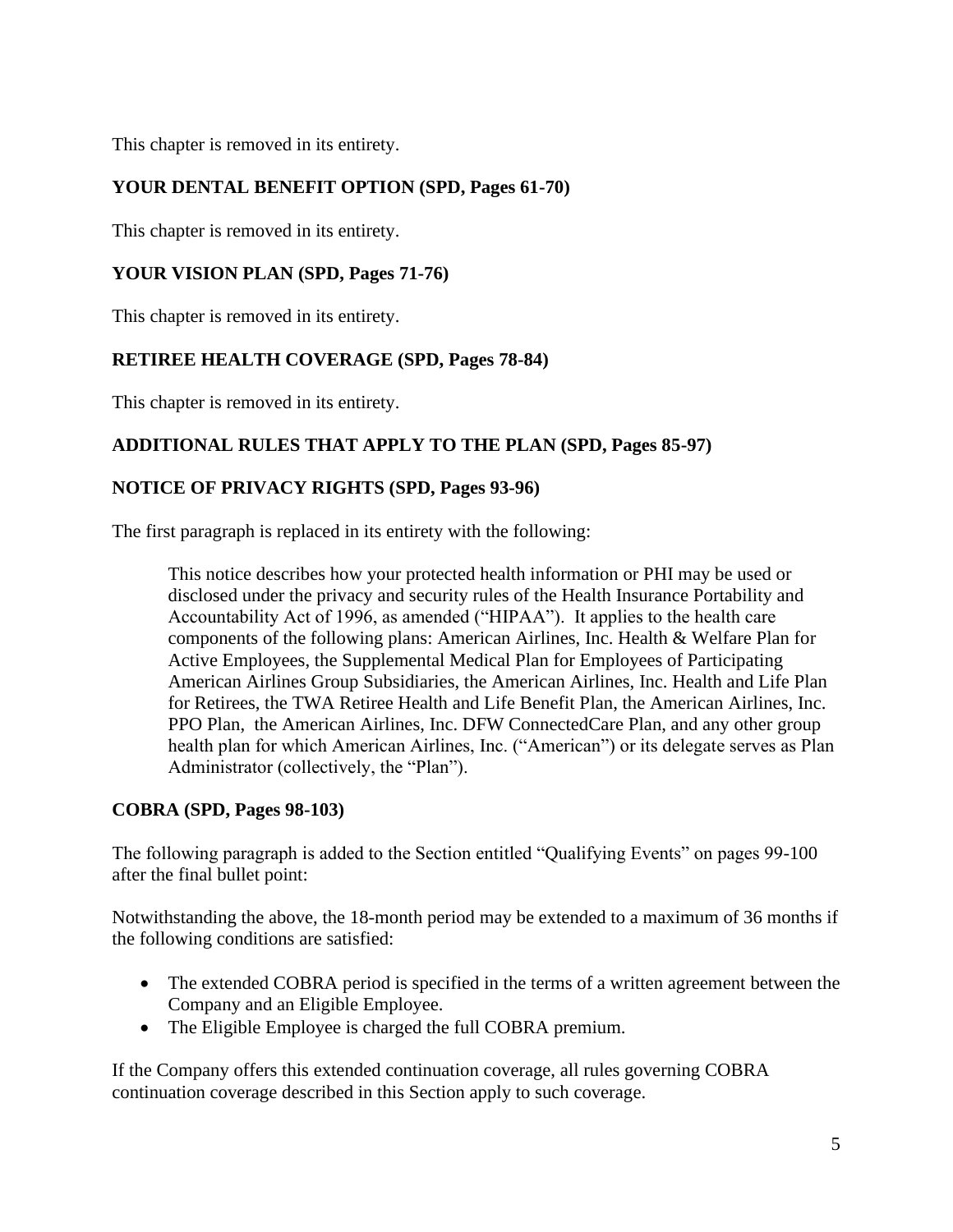# **PLAN ADMINISTRATION (SPD, Pages 112-119)**

## **PLAN FUNDING (SPD, Page 118)**

This section is replaced in its entirety with the following:

The Plan is a self-insured plan for benefits provided through the PPO and OOA Medical Benefit Options. American Airlines, Inc. has contracted with third party administrators to administer these Medical Benefit Options. The Plan is a fully insured plan for benefits provided through the HMO Medical Benefit Options. For the Medical Benefit Options, benefits are paid from employee contributions, as applicable, and from the general assets of American Airlines, Inc. The Voluntary Long-Term Care Program is a fully insured benefit that is paid entirely with employee contributions.

### **REQUIRED BENEFIT NOTICES (SPD, Pages 120-124)**

### **PREMIUM ASSISTANCE UNDER MEDICAID AND THE CHILDREN'S HEALTH INSURANCE PROGRAM (CHIP) (SPD, Pages 121-124)**

Effective July 31, 2021, this section is replaced in its entirety with the following:

If you or your children are eligible for Medicaid or CHIP and you're eligible for health coverage from your employer, your state may have a premium assistance program that can help pay for coverage, using funds from their Medicaid or CHIP programs. If you or your children aren't eligible for Medicaid or CHIP, you won't be eligible for these premium assistance programs but you may be able to buy individual insurance coverage through the Health Insurance Marketplace. For more information, visit **[www.healthcare.gov](http://www.healthcare.gov/)**.

If you or your dependents are already enrolled in Medicaid or CHIP and you live in a State listed below, contact your State Medicaid or CHIP office to find out if premium assistance is available.

If you or your dependents are NOT currently enrolled in Medicaid or CHIP, and you think you or any of your dependents might be eligible for either of these programs, contact your State Medicaid or CHIP office or dial **1-877-KIDS NOW** or **[www.insurekidsnow.gov](http://www.insurekidsnow.gov/)** to find out how to apply. If you qualify, ask your state if it has a program that might help you pay the premiums for an employer-sponsored plan.

If you or your dependents are eligible for premium assistance under Medicaid or CHIP, as well as eligible under your employer plan, your employer must allow you to enroll in your employer plan if you aren't already enrolled. This is called a "special enrollment" opportunity, and **you must request coverage within 60 days of being determined eligible for premium assistance**. If you have questions about enrolling in your employer plan, contact the Department of Labor at **[www.askebsa.dol.gov](http://www.askebsa.dol.gov/)** or call **1-866-444-EBSA (3272)**.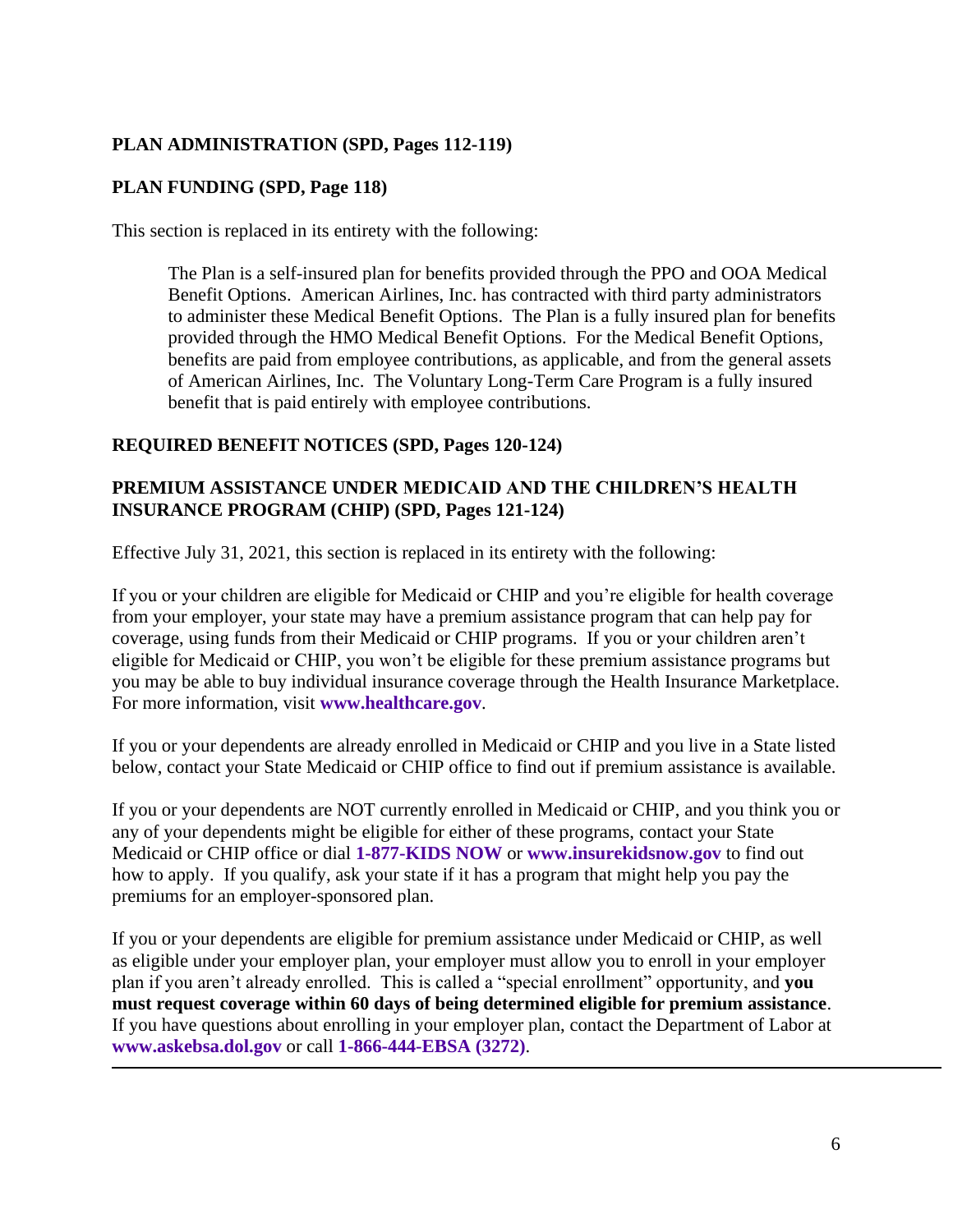**If you live in one of the following states, you may be eligible for assistance paying your**  employer health plan premiums. The following list of states is current as of July 31, 2021. **Contact your State for more information on eligibility –**

| <b>ALABAMA - Medicaid</b>                         | <b>COLORADO - Health First Colorado</b><br>(Colorado's Medicaid Program) & Child<br><b>Health Plan Plus (CHP+)</b> |
|---------------------------------------------------|--------------------------------------------------------------------------------------------------------------------|
| Website: http://myalhipp.com/                     | Health First Colorado Website:                                                                                     |
| Phone: 1-855-692-5447                             | https://www.healthfirstcolorado.com/                                                                               |
|                                                   | Health First Colorado Member Contact Center:                                                                       |
|                                                   | 1-800-221-3943/ State Relay 711                                                                                    |
|                                                   | $CHP+$ :                                                                                                           |
|                                                   | https://www.colorado.gov/pacific/hcpf/child-                                                                       |
|                                                   | health-plan-plus                                                                                                   |
|                                                   | CHP+ Customer Service: 1-800-359-1991/ State                                                                       |
|                                                   | Relay 711                                                                                                          |
|                                                   | Health Insurance Buy-In Program                                                                                    |
|                                                   | (HIBI): https://www.colorado.gov/pacific/hcpf/he                                                                   |
|                                                   | alth-insurance-buy-program<br>HIBI Customer Service: 1-855-692-6442                                                |
| <b>ALASKA - Medicaid</b>                          | <b>FLORIDA</b> - Medicaid                                                                                          |
| The AK Health Insurance Premium Payment           | Website:                                                                                                           |
| Program                                           | https://www.flmedicaidtplrecovery.com/flmedicai                                                                    |
| Website: http://myakhipp.com/                     | dtplrecovery.com/hipp/index.html                                                                                   |
| Phone: 1-866-251-4861                             | Phone: 1-877-357-3268                                                                                              |
| Email: CustomerService@MyAKHIPP.com               |                                                                                                                    |
| Medicaid Eligibility:                             |                                                                                                                    |
| http://dhss.alaska.gov/dpa/Pages/medicaid/default |                                                                                                                    |
| .aspx                                             |                                                                                                                    |
| <b>ARKANSAS - Medicaid</b>                        | <b>GEORGIA - Medicaid</b>                                                                                          |
| Website: http://myarhipp.com/                     | Website: https://medicaid.georgia.gov/health-                                                                      |
| Phone: 1-855-MyARHIPP (855-692-7447)              | insurance-premium-payment-program-hipp                                                                             |
|                                                   | Phone: 678-564-1162 ext 2131                                                                                       |
| <b>CALIFORNIA - Medicaid</b>                      | <b>INDIANA</b> - Medicaid                                                                                          |
| Website:                                          | Healthy Indiana Plan for low-income adults 19-64                                                                   |
| Health Insurance Premium Payment (HIPP)           | Website: http://www.in.gov/fssa/hip/<br>Phone: 1-877-438-4479                                                      |
| Program<br>http://dhcs.ca.gov/hipp                | All other Medicaid                                                                                                 |
| Phone: 916-445-8322                               | Website: https://www.in.gov/medicaid/                                                                              |
|                                                   |                                                                                                                    |
| Email: hipp@dhcs.ca.gov                           | Phone 1-800-457-4584                                                                                               |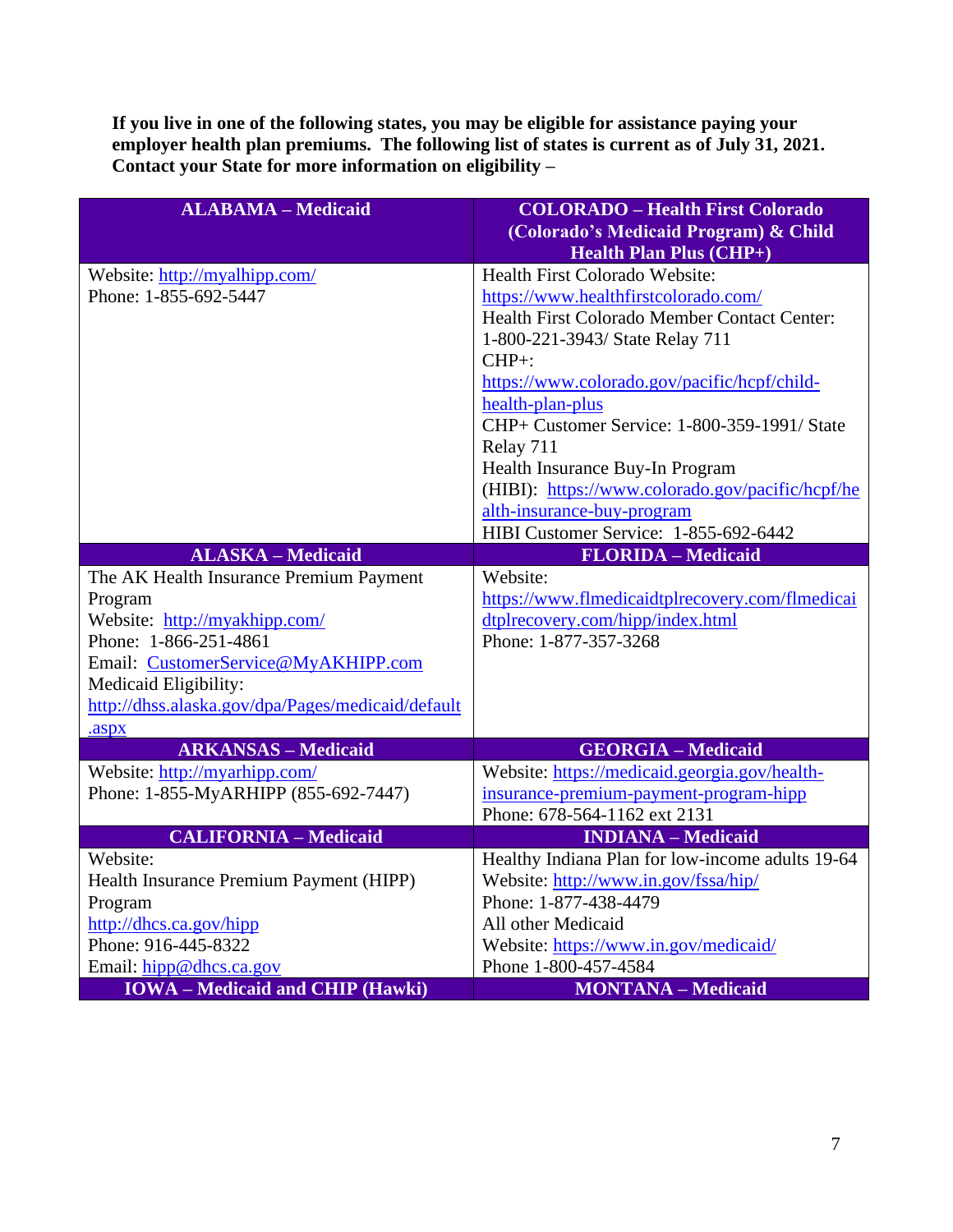| <b>Medicaid Website:</b>                                            | Website:                                                             |
|---------------------------------------------------------------------|----------------------------------------------------------------------|
| https://dhs.iowa.gov/ime/members                                    | http://dphhs.mt.gov/MontanaHealthcarePrograms/                       |
| Medicaid Phone: 1-800-338-8366                                      | <b>HIPP</b>                                                          |
| Hawki Website:                                                      | Phone: 1-800-694-3084                                                |
| http://dhs.iowa.gov/Hawki                                           |                                                                      |
| Hawki Phone: 1-800-257-8563                                         |                                                                      |
| <b>HIPP</b> Website:                                                |                                                                      |
| https://dhs.iowa.gov/ime/members/medicaid-a-to-                     |                                                                      |
| $z$ /hipp                                                           |                                                                      |
| HIPP Phone: 1-888-346-9562                                          |                                                                      |
| <b>KANSAS - Medicaid</b>                                            | <b>NEBRASKA - Medicaid</b>                                           |
| Website: https://www.kancare.ks.gov/                                | Website: http://www.ACCESSNebraska.ne.gov                            |
| Phone: 1-800-792-4884                                               | Phone: 1-855-632-7633                                                |
|                                                                     | Lincoln: 402-473-7000                                                |
|                                                                     | Omaha: 402-595-1178                                                  |
| <b>KENTUCKY-Medicaid</b>                                            | <b>NEVADA - Medicaid</b>                                             |
| Kentucky Integrated Health Insurance Premium                        | Medicaid Website: http://dhcfp.nv.gov                                |
| Payment Program (KI-HIPP) Website:                                  | Medicaid Phone: 1-800-992-0900                                       |
| https://chfs.ky.gov/agencies/dms/member/Pages/k                     |                                                                      |
|                                                                     |                                                                      |
| ihipp.aspx                                                          |                                                                      |
| Phone: 1-855-459-6328                                               |                                                                      |
| Email: KIHIPP.PROGRAM@ky.gov                                        |                                                                      |
| <b>KCHIP Website:</b>                                               |                                                                      |
|                                                                     |                                                                      |
| https://kidshealth.ky.gov/Pages/index.aspx<br>Phone: 1-877-524-4718 |                                                                      |
|                                                                     |                                                                      |
| Kentucky Medicaid Website: https://chfs.ky.gov                      |                                                                      |
| <b>LOUISIANA - Medicaid</b>                                         | <b>NEW HAMPSHIRE - Medicaid</b>                                      |
| Website: www.medicaid.la.gov or                                     |                                                                      |
| www.ldh.la.gov/lahipp                                               | Website: https://www.dhhs.nh.gov/oii/hipp.htm<br>Phone: 603-271-5218 |
|                                                                     |                                                                      |
| Phone: 1-888-342-6207 (Medicaid hotline) or 1-                      | Toll free number for the HIPP program: 1-800-                        |
| 855-618-5488 (LaHIPP)                                               | 852-3345, ext 5218                                                   |
|                                                                     |                                                                      |
| <b>MAINE - Medicaid</b>                                             | <b>NEW JERSEY - Medicaid and CHIP</b>                                |
| <b>Enrollment Website:</b>                                          | Medicaid Website:                                                    |
| https://www.maine.gov/dhhs/ofi/applications-                        | http://www.state.nj.us/humanservices/                                |
| forms                                                               | dmahs/clients/medicaid/                                              |
| Phone: 1-800-442-6003                                               | Medicaid Phone: 609-631-2392                                         |
| TTY: Maine relay 711                                                | <b>CHIP Website:</b>                                                 |
|                                                                     | http://www.njfamilycare.org/index.html                               |
| Private Health Insurance Premium Webpage:                           | CHIP Phone: 1-800-701-0710                                           |
| https://www.maine.gov/dhhs/ofi/applications-                        |                                                                      |
| forms                                                               |                                                                      |
|                                                                     |                                                                      |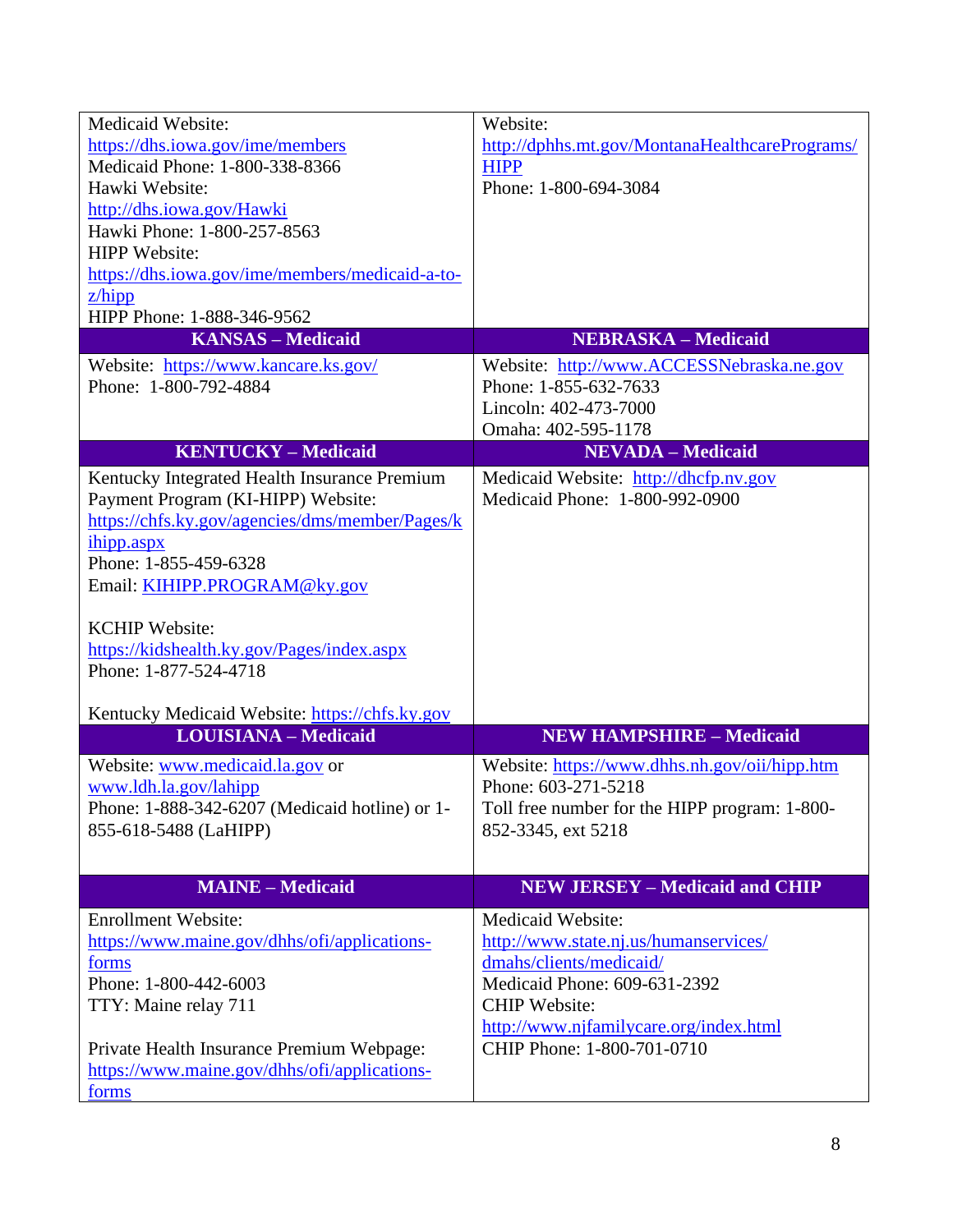| Phone: -800-977-6740.                                           |                                                                     |
|-----------------------------------------------------------------|---------------------------------------------------------------------|
| TTY: Maine relay 711                                            |                                                                     |
|                                                                 |                                                                     |
|                                                                 |                                                                     |
|                                                                 |                                                                     |
| <b>MASSACHUSETTS - Medicaid and CHIP</b>                        | <b>NEW YORK - Medicaid</b>                                          |
| Website: https://www.mass.gov/info-                             | Website:                                                            |
| details/masshealth-premium-assistance-pa                        | https://www.health.ny.gov/health_care/medicaid/                     |
|                                                                 | Phone: 1-800-541-2831                                               |
| Phone: 1-800-862-4840                                           |                                                                     |
| <b>MINNESOTA - Medicaid</b>                                     | <b>NORTH CAROLINA - Medicaid</b>                                    |
| Website:                                                        | Website: https://medicaid.ncdhhs.gov/                               |
| https://mn.gov/dhs/people-we-serve/children-and-                | Phone: 919-855-4100                                                 |
| families/health-care/health-care-                               |                                                                     |
| programs/programs-and-services/other-                           |                                                                     |
| insurance.jsp<br>Phone: 1-800-657-3739                          |                                                                     |
|                                                                 |                                                                     |
| <b>MISSOURI-Medicaid</b>                                        | <b>NORTH DAKOTA - Medicaid</b>                                      |
| Website:                                                        | Website:                                                            |
| http://www.dss.mo.gov/mhd/participants/pages/hi                 | http://www.nd.gov/dhs/services/medicalserv/medi                     |
| pp.htm                                                          | caid/                                                               |
| Phone: 573-751-2005                                             | Phone: 1-844-854-4825                                               |
| <b>OKLAHOMA</b> - Medicaid and CHIP                             | <b>UTAH - Medicaid and CHIP</b>                                     |
| Website: http://www.insureoklahoma.org<br>Phone: 1-888-365-3742 | Medicaid Website: https://medicaid.utah.gov/                        |
|                                                                 | CHIP Website: http://health.utah.gov/chip<br>Phone: 1-877-543-7669  |
| <b>OREGON</b> – Medicaid                                        | <b>VERMONT-Medicaid</b>                                             |
|                                                                 |                                                                     |
| Website:<br>http://healthcare.orgon.gov/Pages/index.aspx        | Website: http://www.greenmountaincare.org/<br>Phone: 1-800-250-8427 |
| http://www.oregonhealthcare.gov/index-es.html                   |                                                                     |
| Phone: 1-800-699-9075                                           |                                                                     |
| <b>PENNSYLVANIA - Medicaid</b>                                  | <b>VIRGINIA - Medicaid and CHIP</b>                                 |
| Website:                                                        | Website: https://www.coverva.org/en/famis-select                    |
| https://www.dhs.pa.gov/providers/Providers/Pag                  | https://www.coverva.org/en/hipp                                     |
| es/Medical/HIPP-Program.aspx                                    | Medicaid Phone: 1-800-432-5924                                      |
| Phone: 1-800-692-7462                                           | <b>CHIP Phone:</b><br>1-800-432-5924                                |
| <b>RHODE ISLAND - Medicaid and CHIP</b>                         | <b>WASHINGTON - Medicaid</b>                                        |
| Website: http://www.eohhs.ri.gov/                               | Website: https://www.hca.wa.gov/                                    |
| Phone: 1-855-697-4347, or 401-462-0311                          | Phone: 1-800-562-3022                                               |
| (Direct RIte Share Line)                                        |                                                                     |
| <b>SOUTH CAROLINA - Medicaid</b>                                | <b>WEST VIRGINIA - Medicaid</b>                                     |